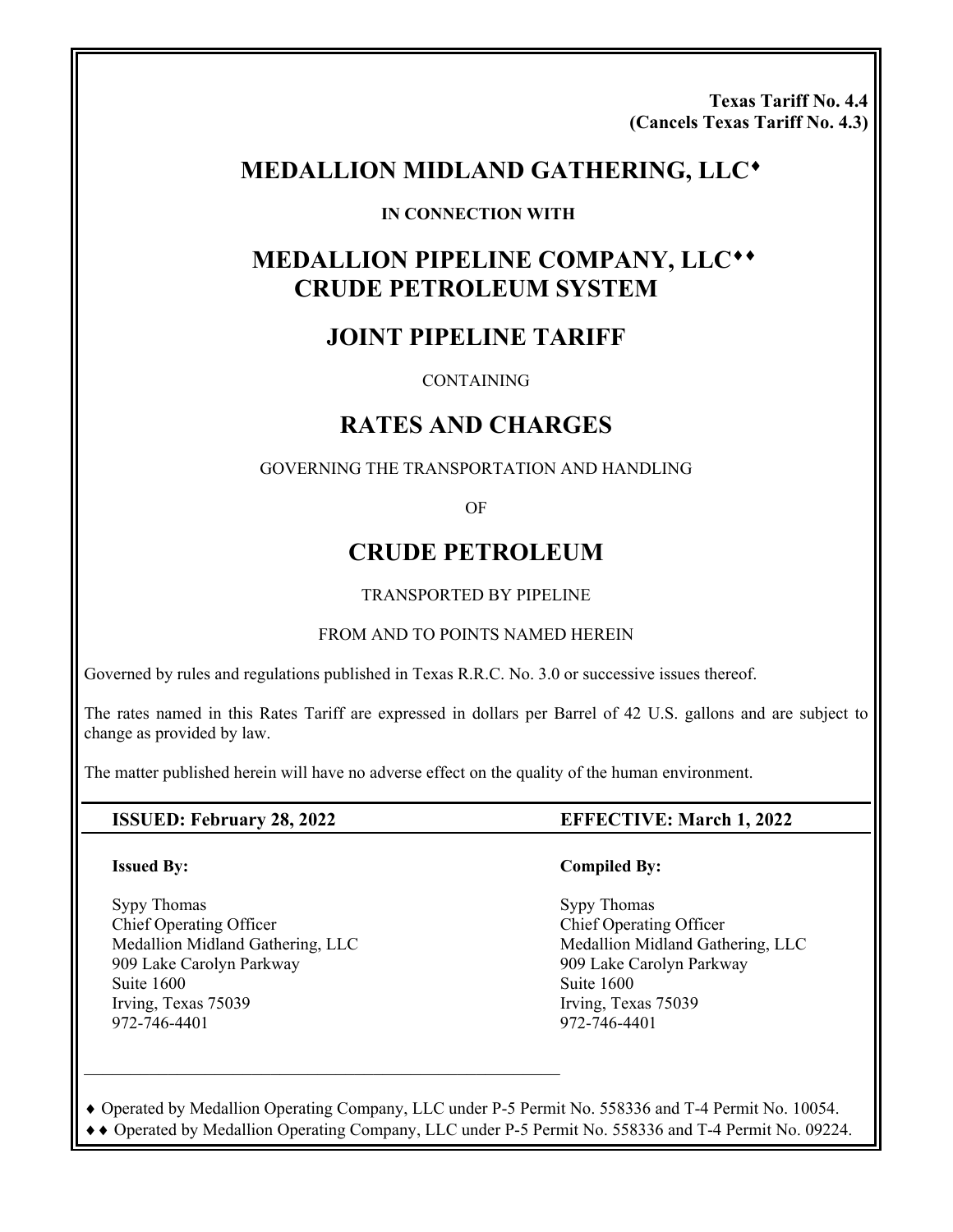## Medallion Midland Gathering, LLC Texas Tariff No. 4.4 Medallion Pipeline Company, LLC Page 2 of 5

 $\overline{a}$ 

## **RATES AND CHARGES**

The Origin Points for the Joint Tariff Service are the following points of Receipt on the Medallion Midland system, all within the state of  $Texas<sup>1</sup>$ .

 Various field origin points to attach Crude Petroleum production within Martin, Howard, Midland, Upton, Glasscock and Reagan Counties;

The Destination Points for the Joint Tariff Service are the following points of Delivery on the Medallion Pipeline system, all within the state of Texas:

- On the Crane Extension: the Crane Hub in Crane County; $^2$
- On the Howard Lateral: the interconnection with Alon USA Big Spring Refinery in Howard County;
- On the Midland Lateral: the Midland Hub in Midland County;<sup>3</sup> and
- On the Wolfcamp Connector Mainline: the Colorado City Hub in Scurry County.<sup>4</sup>

<sup>2</sup> The Crane Hub Destination Point is currently limited to the interconnection with EPIC Crude Pipeline, LP, Gray Oak Pipeline, LLC, Magellan Pipeline Company, L.P. (commonly referred to as the Longhorn Pipeline) and Plains All American Pipeline L.P.'s terminal which provides direct access to its Cactus Pipeline. Medallion Pipeline is willing to consider, pursuant to the terms of its TSAs, additional interconnections available for the Joint Tariff Service at the Crane Hub with other carriers and service providers, where operationally practicable, at mutually agreed upon terms and conditions; provided, however, that Carrier reserves the right to file for and charge an incremental fee for such additional interconnections. *See* Part III of this Rates Tariff. To the extent additional interconnections are constructed and placed in service, Carrier will make appropriate tariff filings with the RRC.

<sup>3</sup> The Midland Hub Destination Point is currently limited to the interconnections with the terminals of Enterprise Products Partners L.P., Oryx Delaware Oil Transport LLC and Permian Express Terminal LLC. Medallion Pipeline is willing to consider, pursuant to the terms of its TSAs, additional interconnections available for the Joint Tariff Service at the Midland Hub with other carriers and service providers, where operationally practicable, at mutually agreed upon terms and conditions; provided, however, that Carrier reserves the right to file for and charge an incremental fee for such additional interconnections. *See* Part III of this Rates Tariff. To the extent additional interconnections are constructed and placed in service, Carrier will make appropriate tariff filings with the RRC.

4 The Colorado City Hub Destination Point is currently limited to the interconnections with (i) BridgeTex Pipeline Company, LLC, (ii) the Sunoco Pipeline L.P. manifold that interconnects with West Texas Gulf Pipeline Company and Permian Express 2 Pipeline, and (iii) a separate connection with Sunoco Pipeline L.P., as more precisely described in the Connection Agreement between Carrier and Sunoco Pipeline L.P. Medallion Pipeline is willing to consider, pursuant to the terms of its TSAs, additional interconnections available for the Joint Tariff Service at the Colorado City Hub with other carriers, where operationally practicable, at mutually agreed upon terms and conditions; provided, however, that Carrier reserves the right to file for and charge an incremental transportation fee to recover the costs associated with the construction and operation of the facilities necessary to provide such additional interconnections. *See* Part III of this Rates Tariff. To the extent additional interconnections are constructed and placed in service, Carrier will make appropriate tariff filings with the RRC.

<sup>&</sup>lt;sup>1</sup> Medallion Midland is obligated to provide additional Origin Points, under specified conditions, pursuant to the terms of Acreage Dedication TSAs. In addition, Medallion Midland is willing to provide additional Origin Points available for the Joint Tariff Service to attach Crude Petroleum production (including additional gathering pipelines) on its pipeline system, where operationally practicable, at mutually agreed upon locations; provided, however, that the requesting Shipper(s) is able to satisfy the terms and conditions of the Joint Tariff and executes a long-term TSA or other agreement that, in Medallion Midland's sole judgment, sufficiently provides for the reimbursement of all costs associated with the construction and operation of such facilities (including income tax gross up). *See* Part III of this Rates Tariff. To the extent additional Origin Points are constructed and placed in service, Carrier will make appropriate tariff filings with the RRC.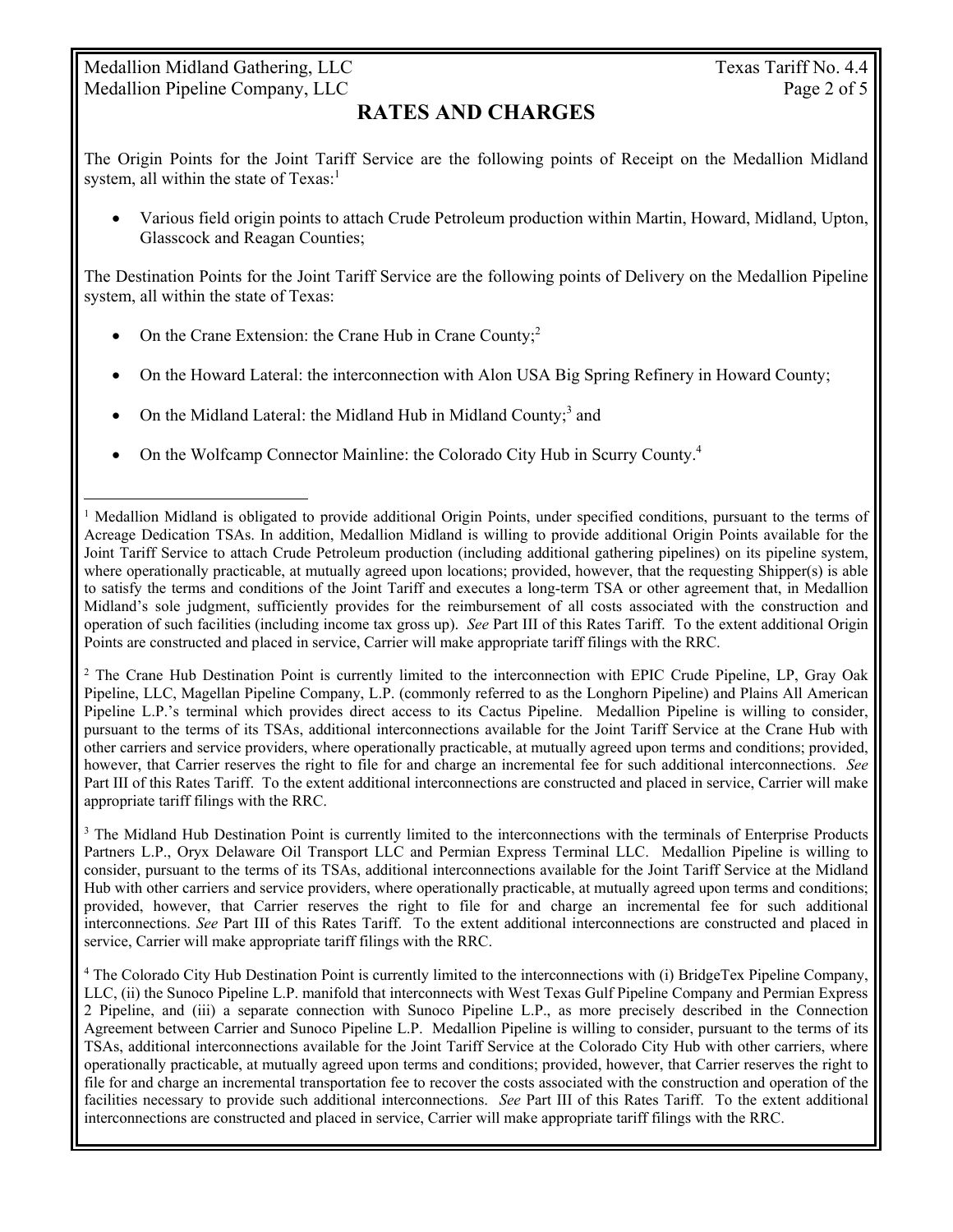Medallion Midland Gathering, LLC<br>
Medallion Pipeline Company, LLC<br>
Page 3 of 5 Medallion Pipeline Company, LLC

 $\overline{a}$ 

## **I. Committed Firm Rates for Committed Firm Shippers (Dollars per Barrel)**<sup>5</sup>

| From                                                                                                                                          | T <sub>o</sub>    | <b>Tier 1 Rates:</b>                                                                          | <b>Tier 2 Rates:</b>                                                                               | <b>Tier 3 Rates:</b>                                                                                      |
|-----------------------------------------------------------------------------------------------------------------------------------------------|-------------------|-----------------------------------------------------------------------------------------------|----------------------------------------------------------------------------------------------------|-----------------------------------------------------------------------------------------------------------|
|                                                                                                                                               |                   | 10,000-59,999<br><b>Dedicated Acres</b><br>0r<br>$\leq$ 14,999 Bpd<br><b>Committed Volume</b> | 60,000-114,999<br><b>Dedicated Acres</b><br>0r<br>$15,000 - 29,999$ Bpd<br><b>Committed Volume</b> | $\geq 115,000$<br><b>Dedicated Acres</b><br><sub>or</sub><br>$\geq 30,000$ Bpd<br><b>Committed Volume</b> |
| Joint Tariff Origin<br>Points delivered on<br>Medallion Pipeline's<br><b>Santa Rita Lateral</b><br>(through Garden                            | Colorado City Hub | [U] \$1.4294                                                                                  | [U] \$1.2144                                                                                       | [U] \$0.7846                                                                                              |
|                                                                                                                                               | Alon Interconnect | [U] \$1.4294                                                                                  | [U] \$1.2144                                                                                       | [U] \$0.7846                                                                                              |
|                                                                                                                                               | Crane Hub         | [U] \$1.4294                                                                                  | [U] \$1.2144                                                                                       | [U] \$0.7846                                                                                              |
| City)                                                                                                                                         | Midland Hub       | [U] \$1.1286                                                                                  | [U] \$0.8598                                                                                       | [U] \$0.7846                                                                                              |
| Joint Tariff Origin<br>Points delivered on<br>Medallion Pipeline's<br><b>Martin Lateral</b><br>(through Garden<br>City)                       | Colorado City Hub | [U] \$1.5906                                                                                  | [U] \$1.0532                                                                                       | [U] \$0.7846                                                                                              |
|                                                                                                                                               | Alon Interconnect | [U] \$1.8271                                                                                  | [U] \$1.0532                                                                                       | [U] \$0.7846                                                                                              |
|                                                                                                                                               | Crane Hub         | [U] \$1.8271                                                                                  | [U] \$1.0532                                                                                       | [U] \$0.7846                                                                                              |
|                                                                                                                                               | Midland Hub       | [U] \$1.3219                                                                                  | [U] \$1.0532                                                                                       | [U] \$0.7846                                                                                              |
| Joint Tariff Origin                                                                                                                           | Colorado City Hub | [U] \$1.1070                                                                                  | [U] \$0.9995                                                                                       | [U] \$0.7846                                                                                              |
| Points delivered on<br>Medallion Pipeline's                                                                                                   | Alon Interconnect | [U] \$1.5906                                                                                  | [U] \$1.0532                                                                                       | [U] \$0.7846                                                                                              |
| <b>Midland Lateral</b><br>(through Garden                                                                                                     | Crane Hub         | [U] \$1.3757                                                                                  | [U] \$1.0532                                                                                       | [U] \$0.7846                                                                                              |
| City)                                                                                                                                         | Midland Hub       | [U] \$0.8061                                                                                  | [U] \$0.7631                                                                                       | [U] \$0.7846                                                                                              |
| Joint Tariff Origin                                                                                                                           | Colorado City Hub | [U] \$1.5906                                                                                  | [U] \$1.0532                                                                                       | [U] \$0.7846                                                                                              |
| Points delivered on<br>Medallion Pipeline's<br><b>Midkiff Lateral</b><br>(through Garden<br>City)                                             | Alon Interconnect | [U] \$1.5906                                                                                  | [U] \$1.0532                                                                                       | [U] \$0.7846                                                                                              |
|                                                                                                                                               | Crane Hub         | [U] \$1.5906                                                                                  | [U] \$1.0532                                                                                       | [U] \$0.7846                                                                                              |
|                                                                                                                                               | Midland Hub       | [U] \$1.3757                                                                                  | [U] \$1.0532                                                                                       | [U] \$0.7846                                                                                              |
| Joint Tariff Origin<br>Points delivered on<br>Medallion Pipeline's<br><b>Reagan Gathering</b><br><b>Extension</b><br>(through Garden<br>City) | Colorado City Hub | [U] $$1.2683$                                                                                 | [U] \$1.0532                                                                                       | [U] \$0.7846                                                                                              |
|                                                                                                                                               | Alon Interconnect | [U] \$1.5906                                                                                  | [U] \$1.0532                                                                                       | [U] \$0.7846                                                                                              |
|                                                                                                                                               | Crane Hub         | [U] $$1.5691$                                                                                 | $[U]$ \$1.0318                                                                                     | [U] \$0.7846                                                                                              |
|                                                                                                                                               | Midland Hub       | [U] \$0.9673                                                                                  | [U] \$0.9135                                                                                       | [U] \$0.7846                                                                                              |

<sup>&</sup>lt;sup>5</sup> Such Committed Firm Rates are available only to those Committed Firm Shippers that executed a Transportation Services Agreement for the Joint Tariff Service in accordance with the Open Season Notice dated July 8, 2019, as set forth in such Open Season Transportation Services Agreement.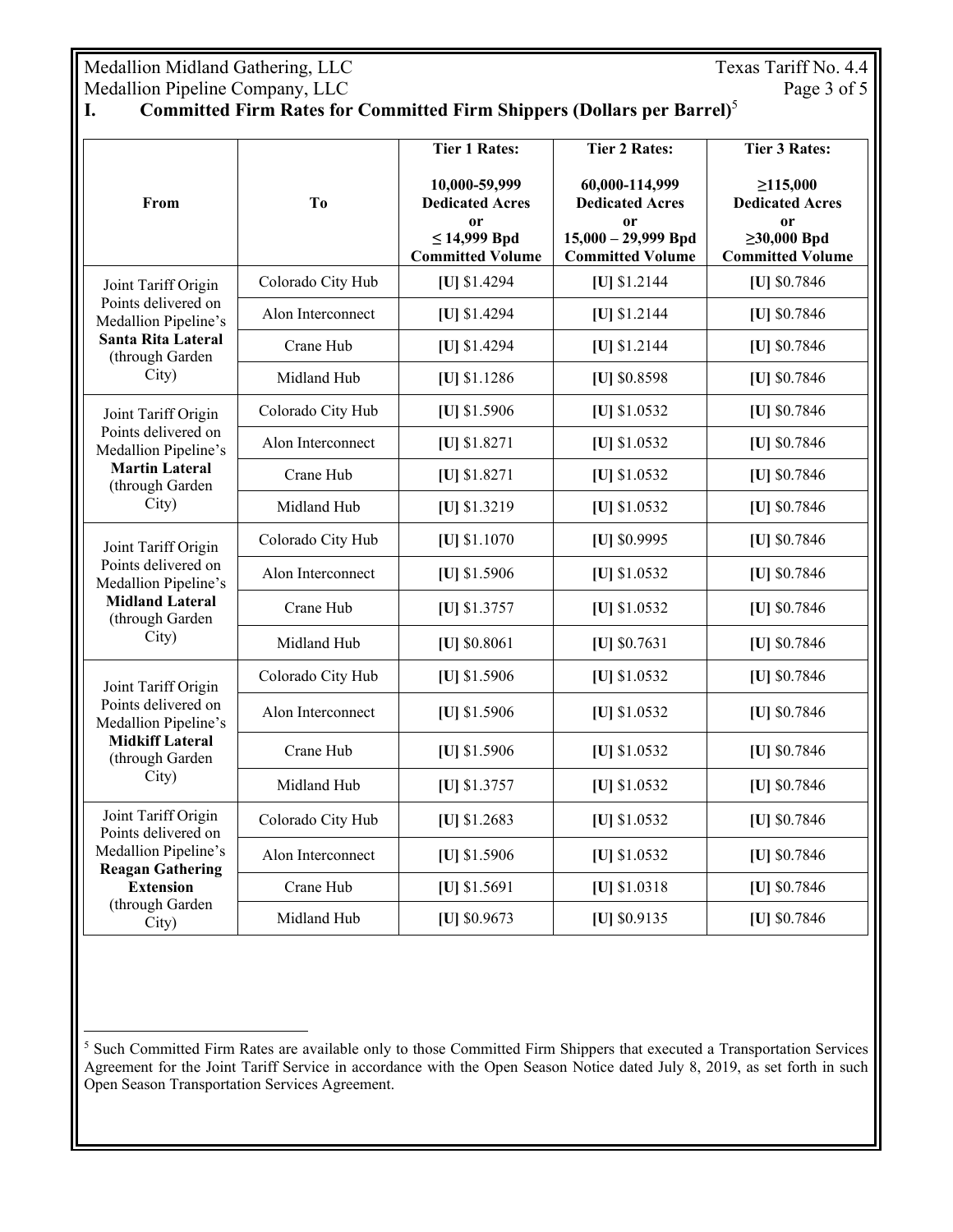| Medallion Midland Gathering, LLC<br>Medallion Pipeline Company, LLC                                                     |                   |                |                | Texas Tariff No. 4.4<br>Page 4 of 5 |
|-------------------------------------------------------------------------------------------------------------------------|-------------------|----------------|----------------|-------------------------------------|
| Joint Tariff Origin<br>Points delivered on<br>Medallion Pipeline's<br><b>Howard Lateral</b><br>(through Garden<br>City) | Colorado City Hub | $[U]$ \$1.3435 | $ U $ \$1.2360 | [U] $$0.7846$                       |
|                                                                                                                         | Alon Interconnect | $[U]$ \$1.3435 | $ U $ \$1.2360 | $ U $ \$0.7846                      |
|                                                                                                                         | Crane Hub         | $ U $ \$1.0611 | $ U $ \$0.9135 | $ U $ \$0.7846                      |
|                                                                                                                         | Midland Hub       | $ U $ \$0.8912 | $ U $ \$0.8061 | $ U $ \$0.7846                      |

Committed Firm Rates shall be increased annually, commencing on July 1, 2019, by the greater of one percent (1%) or the positive adjustment, if any, in the FERC Index.

## **II. Uncommitted Rates for Uncommitted Shippers (Dollars per Barrel)**

|                                                                                                                             |                   | <b>Tier 1 Rates:</b>        | <b>Tier 2 Rates:</b>            | <b>Tier 3 Rates:</b>        |
|-----------------------------------------------------------------------------------------------------------------------------|-------------------|-----------------------------|---------------------------------|-----------------------------|
| From                                                                                                                        | T <sub>0</sub>    | $\leq$ 14,999 Bpd<br>Volume | $15,000 - 29,999$ Bpd<br>Volume | $\geq 30,000$ Bpd<br>Volume |
| Joint Tariff Origin<br>Points delivered on<br>Medallion Pipeline's<br><b>Santa Rita Lateral</b><br>(through Garden<br>City) | Colorado City Hub | $[D]$ \$1.3825              | $[D]$ \$1.1731                  | $[D]$ \$0.7541              |
|                                                                                                                             | Alon Interconnect | $[D]$ \$1.3825              | $[D]$ \$1.1731                  | $[D]$ \$0.7541              |
|                                                                                                                             | Crane Hub         | $[D]$ \$1.3825              | $[D]$ \$1.1731                  | $[D]$ \$0.7541              |
|                                                                                                                             | Midland Hub       | $[D]$ \$1.0892              | $[D]$ \$0.8275                  | $[D]$ \$0.7541              |
| Joint Tariff Origin<br>Points delivered on<br>Medallion Pipeline's<br><b>Martin Lateral</b><br>(through Garden<br>City)     | Colorado City Hub | $[D]$ \$1.5397              | $[D]$ \$1.0160                  | $[D]$ \$0.7541              |
|                                                                                                                             | Alon Interconnect | $[D]$ \$1.7701              | $[D]$ \$1.0160                  | $[D]$ \$0.7541              |
|                                                                                                                             | Crane Hub         | $[D]$ \$1.7701              | $[D]$ \$1.0160                  | $[D]$ \$0.7541              |
|                                                                                                                             | Midland Hub       | $[D]$ \$1.2778              | $[D]$ \$1.0160                  | $[D]$ \$0.7541              |
| Joint Tariff Origin<br>Points delivered on<br>Medallion Pipeline's<br><b>Midland Lateral</b><br>(through Garden<br>City)    | Colorado City Hub | $[D]$ \$1.0683              | $[D]$ \$0.9636                  | $[D]$ \$0.7541              |
|                                                                                                                             | Alon Interconnect | $[D]$ \$1.5397              | $[D]$ \$1.0160                  | $[D]$ \$0.7541              |
|                                                                                                                             | Crane Hub         | $[D]$ \$1.3302              | $[D]$ \$1.0160                  | $[D]$ \$0.7541              |
|                                                                                                                             | Midland Hub       | $[D]$ \$0.7750              | $[D]$ \$0.7332                  | $[D]$ \$0.7541              |
| Joint Tariff Origin<br>Points delivered on<br>Medallion Pipeline's<br><b>Midkiff Lateral</b><br>(through Garden<br>City)    | Colorado City Hub | [D] \$1.5397                | $[D]$ \$1.0160                  | [D] $$0.7541$               |
|                                                                                                                             | Alon Interconnect | $[D]$ \$1.5397              | $[D]$ \$1.0160                  | $[D]$ \$0.7541              |
|                                                                                                                             | Crane Hub         | $[D]$ \$1.5397              | $[D]$ \$1.0160                  | $[D]$ \$0.7541              |
|                                                                                                                             | Midland Hub       | $[D]$ \$1.3302              | $[D]$ \$1.0160                  | $[D]$ \$0.7541              |